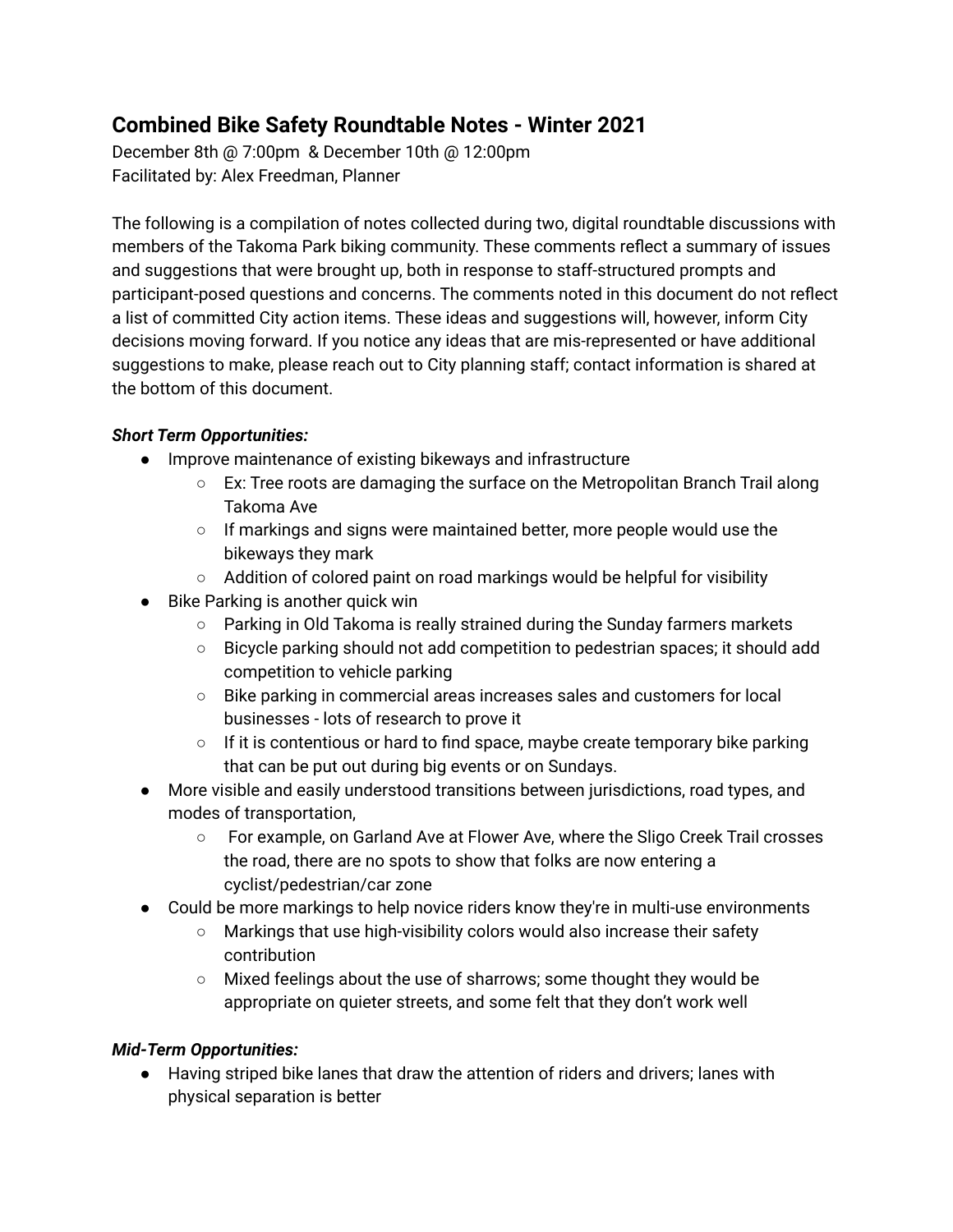- No one in Old Town Takoma pays attention to cyclists
- Signage isn't as effective, for example need to use physical barriers to point out to folks bikes are in the area
- Expand bikeshare station networks in Takoma Park
- Reduce the speed limit to 15 mph in the City
	- Some participants felt this is good, but lack effectiveness without improved physical engineering to match the speed
	- Possibly best paired with a strategy, like a Bike Master Plan
- Bicycle Master Plan for the City of Takoma Park that looks 5-10 years ahead
	- Allows for a more holistic analysis of where bike needs are
	- Guides how funding should be acquired and prioritized
- Focus on connectivity, especially to neighboring cities and trail networks
- Maple Ave Complete Street fails to achieve the safety goals that it could
	- $\circ$  The proposed design doesn't seem to meet the need to accommodate hundreds of school children and use of the road as a major connector to civic and recreational uses
	- $\circ$  Before the next design stage, there should be more analyses of parking and traffic to guide the work
	- Would like to ARPA money used to support this plan
	- The condition of the Maple Ave Bridge over Sligo Creek is really rough for pedestrians, bike riders, and even cars - can that be included in the scope for Maple Ave Complete Street?
- Metropolitan Branch Trail
	- The quality of the bikeway surface on the stretch in Takoma Park is abysmal
	- $\circ$  To ride from Eastern Ave (what may eventually become the Northern Alignment of the Met Branch Trail), is really difficult, because the trail is on the far corner of the intersection at Piney Branch.
- There needs to be better connectivity between the commercial areas of the City, especially over on New Hampshire Ave.

### *Long-term Opportunities:*

● Takoma Junction intersection is incredibly difficult and dangerous for all users simplifying the intersection would be a huge asset

### *Participant Questions/Comments*

- What can residents do to foster better bike infrastructure?
	- Email ideas and concerns to Alex Freedman, Planner, [alexanderf@takomaparkmd.gov](mailto:alexanderf@takomaparkmd.gov), to make sure it is on the radar
	- Bikers as a constituency are sometimes invisible
		- Not an understanding of how many people commute by bike